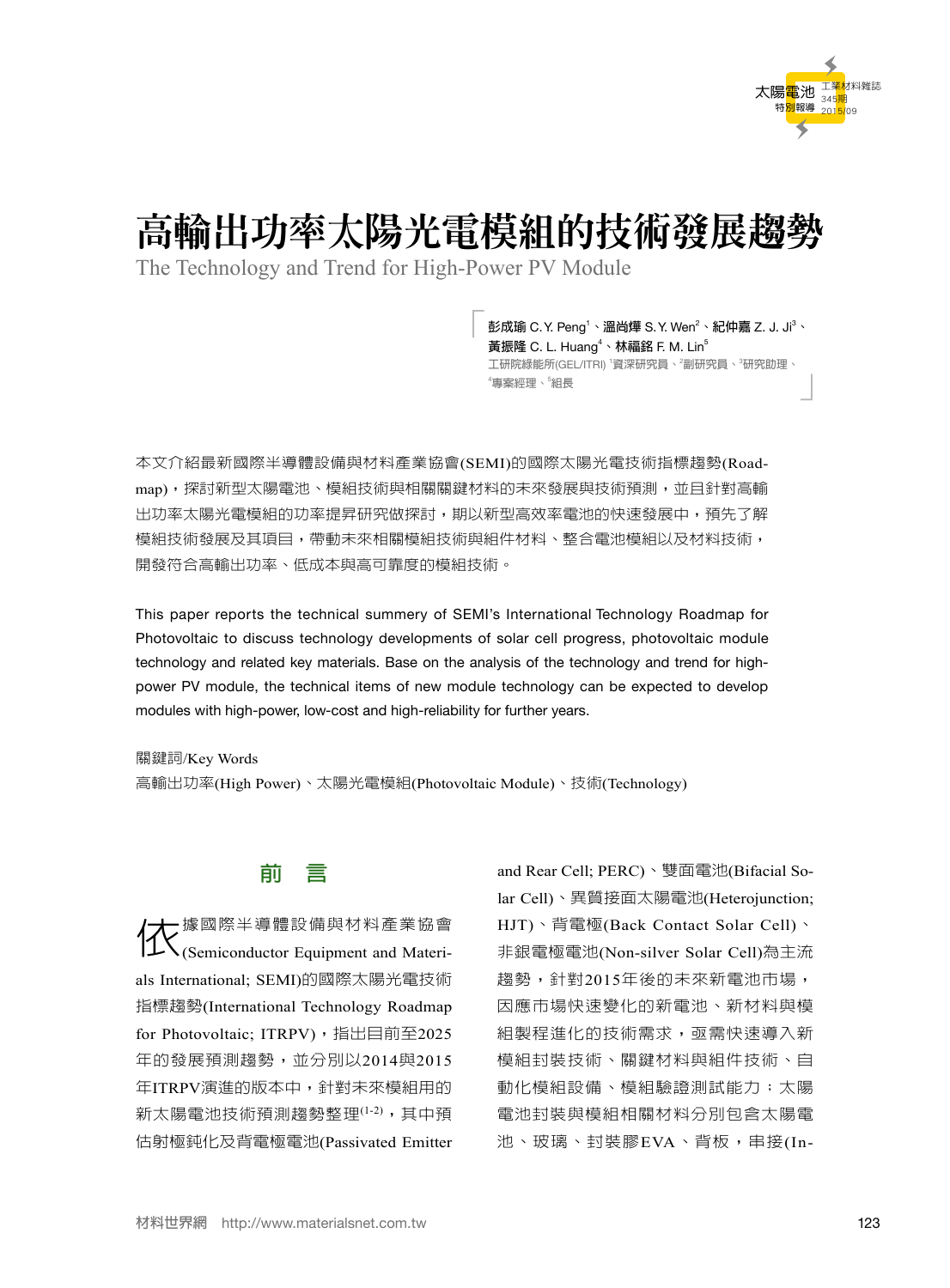

terconnection)陣列分別包含焊線(Ribbon)、 串接線、接線盒(Junction Box)等,電池至 模組損失涵蓋範圍包含各種材料的光電性 能與結構缺陷,需要提早佈局如何減少電 池封裝至模組的CTM(Cell to Module)功率 減損技術。舉例而言,近兩年(2014~2015) 已將PERC技術導入量產,效率提升達20% 以上,多晶p型PERC電池世界紀綠效率 20.8%,模組功率為335.2 Wp,而採用單晶 p型PERC電池為20.6%,模組可達零封裝損 失,各國太陽光電技術仍快速跟進,若無 持續推進高效率技術便喪失優勢(3-4) 。

# **太陽電池技術發展趨勢**

近年快速發展高效率電池,如**圖一**所 示,導入射極鈍化及背電極電池可提升效 率約0.5~1%,多晶PERC太陽電池效率已達 20.8%,若改善光捕捉與電極遮蔭,如電池 表面織化(Texture)與細線網印最佳化,進一 步可提升至21.3% $^{(4)}$ ;其他需要整合新電池 模組結構以及材料技術,如①雙面玻璃製 作透光型模組封裝雙面電池,若設置於屋 頂容易重量過載,需要發展輕量化背板可 降低模組重量約40%;②異質接面太陽電池 的發展重點在於低溫模組化技術;③背電 極考量低成本的整線自動化設備及其產品 可靠度;④銅電極電池(Copper with Plating) 是非銀電極、銀膠減量的一種發展技術, 如電鍍銅技術、銅膠開發等,預計2025年 每片太陽電池的銀膠將減少至0.04g;⑤多 電極(Multi-busbar Solar Cell), 近年模組廠 商積極投入四電極整線設備自動化,提升 四電極焊接的四條1 mm窄電極製程與窄 焊線材料技術,但需要同時提升太陽電池 的網印精密度,確保焊接製程的品質穩定 性;減少晶片用量的(超)薄電池將是未來 趨勢,相對應需求為焊接與封裝的低溫技 術,發展(超)薄電池封裝結構及其製程與 材料技術。

多電極技術(Multi-busbar Technology)即 是以網版印刷(Screen Printing)方式製作太陽 電池的電極(Busbar; BB), 電極數目(寬度)



**▲圖一 太陽電池技術發展整理圖**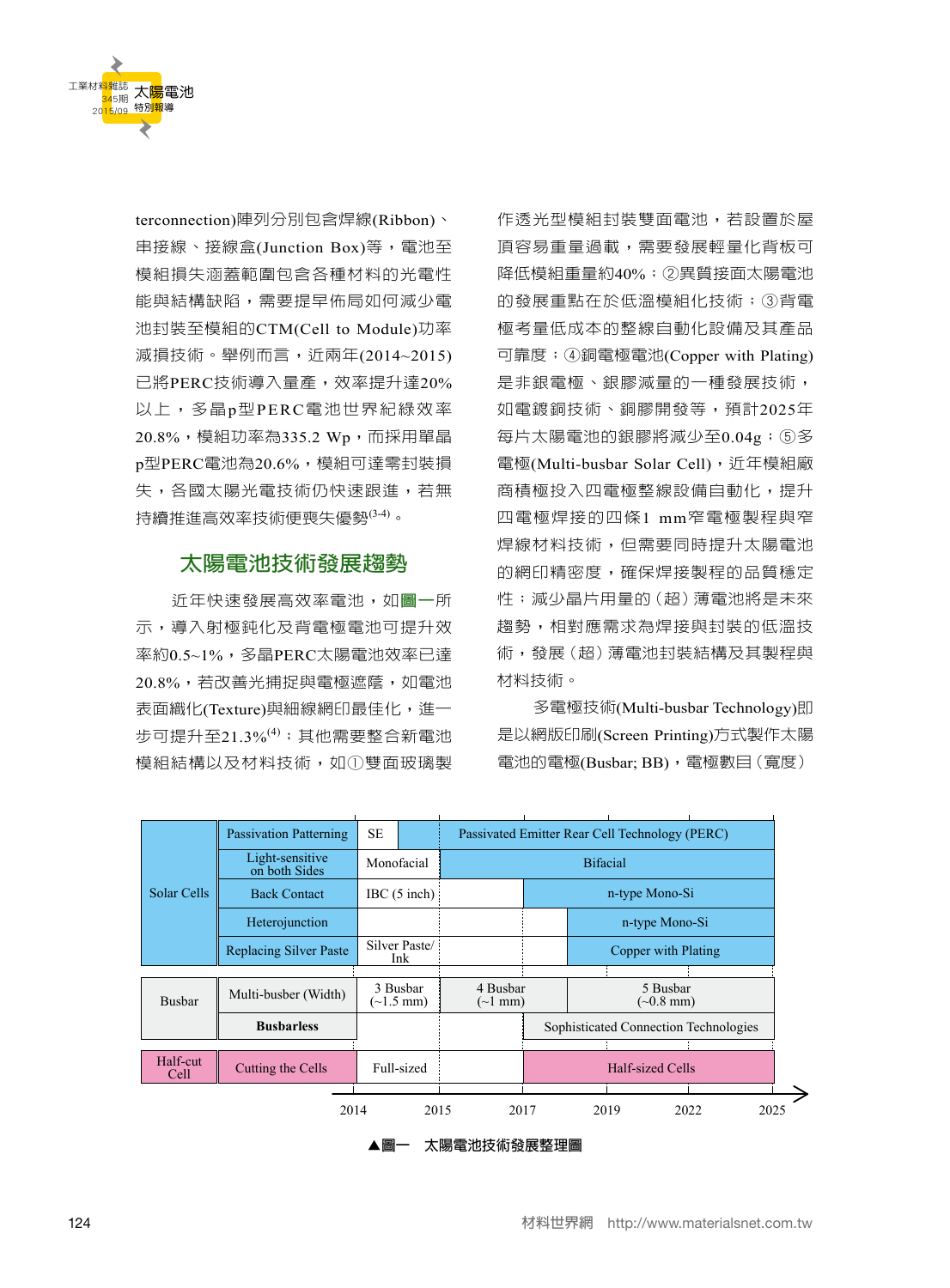

由過去的二電極(2BB, 2 mm)陸續發展為三 電極(3BB, 1.5 mm)、四電極(4BB, 1 mm)、 五電極(5BB, 0.8 mm)等,2015至2018年電 池廠商的4BB電池產品將大幅成長,模組 廠商相繼提升焊接技術,修改或新購自動 化焊接設備符合4BB技術,4BB相較3BB減 少電池銀膠遮光區域,提高短路電流(Shortcircuit Current)可增加功率輸出約1~1.5%, 且減少電池銀膠用量也是降低電池成本的 方法。半電池模組技術(Half-cut Solar Cell Module),將太陽電池在串接方向藉由切割 方式分離為二片半電池,半電池僅為全電 池串接尺寸的一半,可提高電流匯集能力 與減少內部阻抗,相較於全電池有短傳導 距離與低歐姆損失的優勢,可提高模組填 充因子(Fill Factor),預計2017年由目前量產 的全電池模組,可能開始出現半電池模組 產品。

# **模組技術發展趨勢**

**圖二**為模組封裝及其關鍵材料發展整

理圖,減少電池至模組的封裝損失(Cell to Module Loss; CTM Loss)是亟為重要的課 題,目前國際大廠的研發重心皆是如何減 少CTM損失。目前單晶電池CTM損失約 3~5%,多晶電池CTM損失約1~3%,預計 2016年多晶電池可達零封裝損失,2018年 單晶電池可達零封裝損失。隨著太陽電池 效率提升,同步帶動日新月異的模組相關 新封裝技術與關鍵材料開發,如①薄型玻 璃將由厚度3.2 mm減薄至2.5 mm~2 mm,可 減輕重量15%~30%與減少材料吸收,並發 展提升模組輸出功率的抗反射玻璃表面; ②封裝材料其一為發展高性能特性(如添加 螢光轉換或紫外光短波長高穿透),其二發 展取代EVA材料的無醋酸析出材料,如聚 烯烴(Polyolefin),其優勢有:高體積電阻率 (Volume Resistivity) >  $10^{15}$  ohms·cm (EVA > 10<sup>14</sup>), 低水滲透率(Water Vapor Transmission Rate) < 5  $g/m^2$ /day (EVA > 30), 具有減少電 勢誘發衰減(Potential Induced Degradation; PID)與耐候阻隔特性。

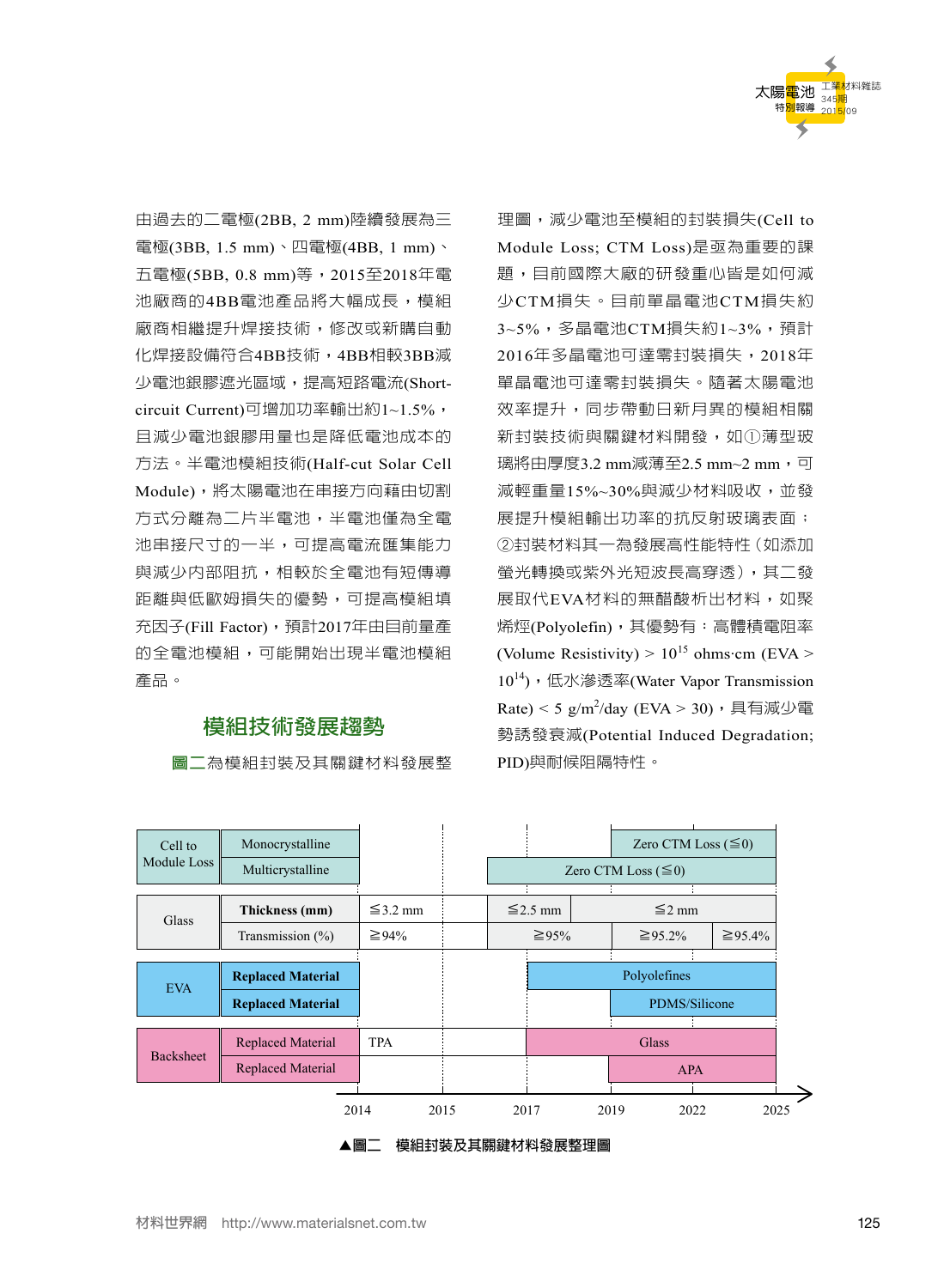



模組結構與型式發展整理如**圖三**所示, ①模組結構設計達到模組外框減重目的(如 鋁擠型、蜂巢狀等),並同時符合國際規範 IEC 61215/61646 10.16機械負荷測試,預計 接續發展結構為雙面玻璃模組、無外框模 組,達到兼具輕量化、高可靠的模組技術; ②開發智慧型模組(Smart Module),如接線 盒功能包含優化器(PV Smart Optimizer), 最大功率追踪優化與遮蔭減損、減少落塵 衰退、破裂減損、減少熱斑(Hot Spot)損 害、監測衰退率與回饋發電資訊,模組 產品開發導向系統發電量與可靠度提升; ③以擴大模組尺寸增加模組效率與發電效 率,模組將由60片電池封裝漸增為70片電 池、80片電池,對於國際規範驗證而言, 增加模組尺寸會提高可靠度測試難度,並 需要同時發展如薄型玻璃的輕量化模組, 符合作業規範的單片模組重量上限(25 kg)。

# **高輸出功率模組技術**

**圖四**為模組光學損失示意圖,模組陣 列安排可分為電池的主動區域(Active Area) 與無電池的非主動區域(Non-active Area),



**▲圖四 模組光學損失示意圖**

依照不同區域需求可發展封裝材料最佳化 選用技術,其中主動區域包含①封裝材料 疊層損失(模組結構:空氣/玻璃/EVA/太陽 電池),空氣/玻璃與玻璃/EVA分別存在約 4%與0.3%的界面反射損失,而玻璃與EVA 有2.5%與1.7%的材料吸收,需要封裝材料 選用最佳化 $^{(6)}$ ;②太陽電池表面EVA/電池界 面約3.4%的光學損失,包含電池/EVA界面 因折射率不匹配造成的表面直射(Specular) 反射,而電池利用表面壓花結構(Texture)可 產生光學散射(Diffuse)的光捕捉效果 $^{(7)}$ ; ③ 模組主動與非主動區域面積比例約為89.3% 與10.7%(多晶三電極之60片電池模組計 算),電池可發電的主動區域為模組面積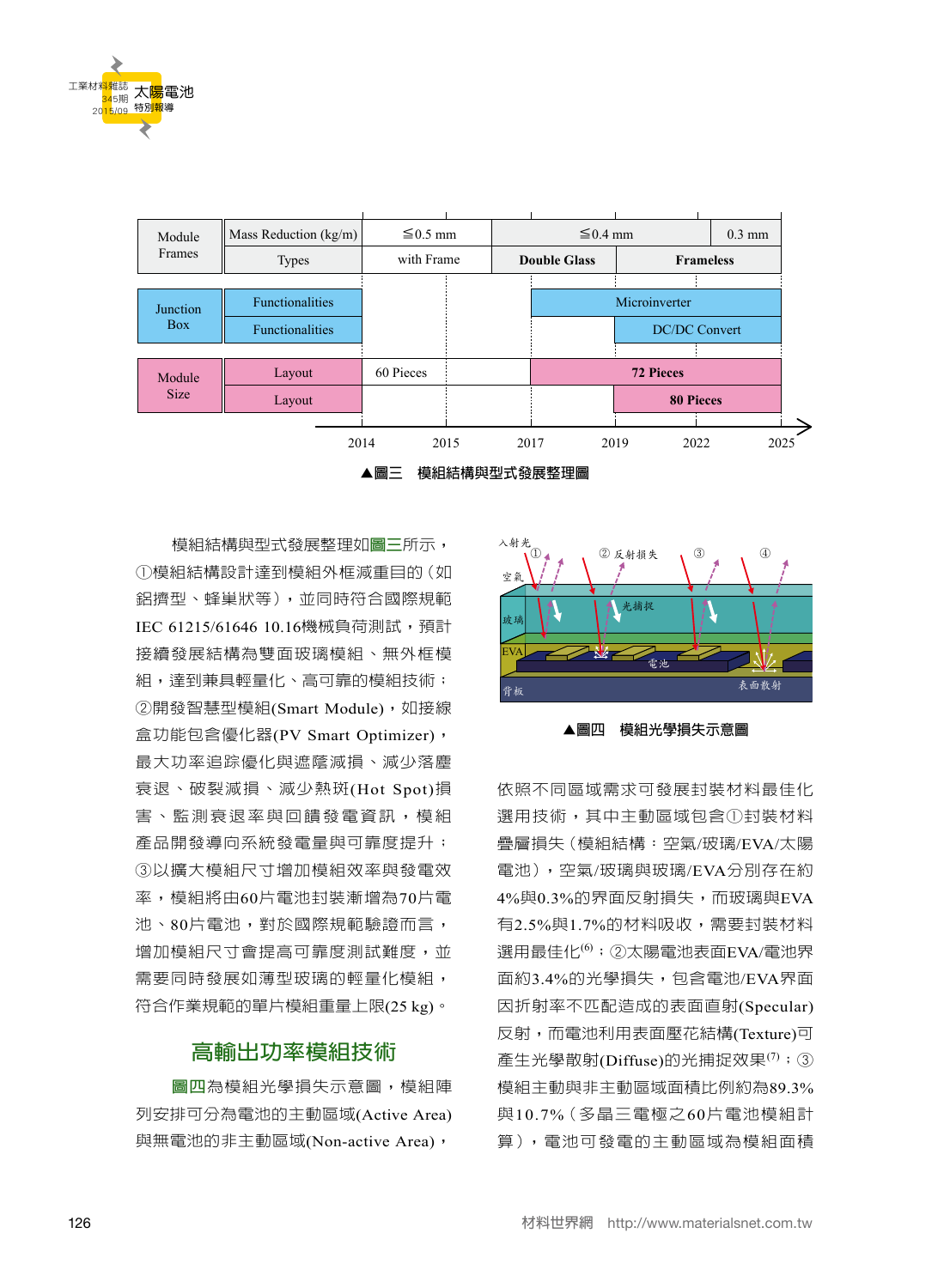

83.7%,而電池柵線電極與指狀電極(Finger Electrode)佔有5.6%遮蔭面積<sup>(8)</sup>,改善遮蔭區 域可提高電池發電面積;④無電池的非主 動區域有電池間隙與鋁框區域,分別為模 組面積的1.6%與9.1%,利用背板的散射或 反射來增加光捕捉效果。

**圖五**所示電極串接焊線會產生光學遮 蔭損失(3BB與4BB約為2.6%、2.9%之電池 面積),改善方法是將入射至電極遮蔭區域 的反射光,藉由光捕捉效應(Light Trapping Effect)將遮蔭區域的光能量回收利用, 如 採用壓花焊線(Textured Ribbon),於焊線





表面預加工為金屬反射結構,控制反射光 角度而達到光捕捉目的,遮蔭改善可提升 功率1~1.9%<sup>(10)</sup>;另外,低温串接製程也是 另一項技術重點,開發不同成分的低溫焊接 合金焊料(Solder),使降至電極串接焊線的 製程缺陷,如微破裂、翹曲等,適應未來 異質接面電池、(超)薄電池等技術發展。

**圖六**為背板散射的光捕捉增益考量, 挑選背板強光散射分佈可獲得光捕捉效果, 背板光散射能量描述可依據雙向反射分佈 (Bidirection Scattering Distribution Function; BSDF)函數理論,探討背板朗伯表面(Lambertian Surface)的反射漫射體(Perfect Reflecting Diffuser)行為, 散射模型可使用BSDF的 ABg參數,商用背板範圍:A(0.10~0.59)、  $\mathrm{B}(0.1\text{--}1.5)\cdot g(0\text{--}2.5)^{(11)}$ ,依背板不同材料的 發展,兼具高可靠耐候特性與高性能光散 射特性(12-13) 。

**圖七**是擴寬電池間隙的光學增益設計 考量,依據國際規範對於帶電物體的最密間 距要求,IEC 61730-1與UL1703規範分別要 求太陽電池間隙不得小於2 mm與1.6 mm; 若對擴寬電池間隙與選用背板散射最佳



**▲圖六 散射背板之光捕捉增益**